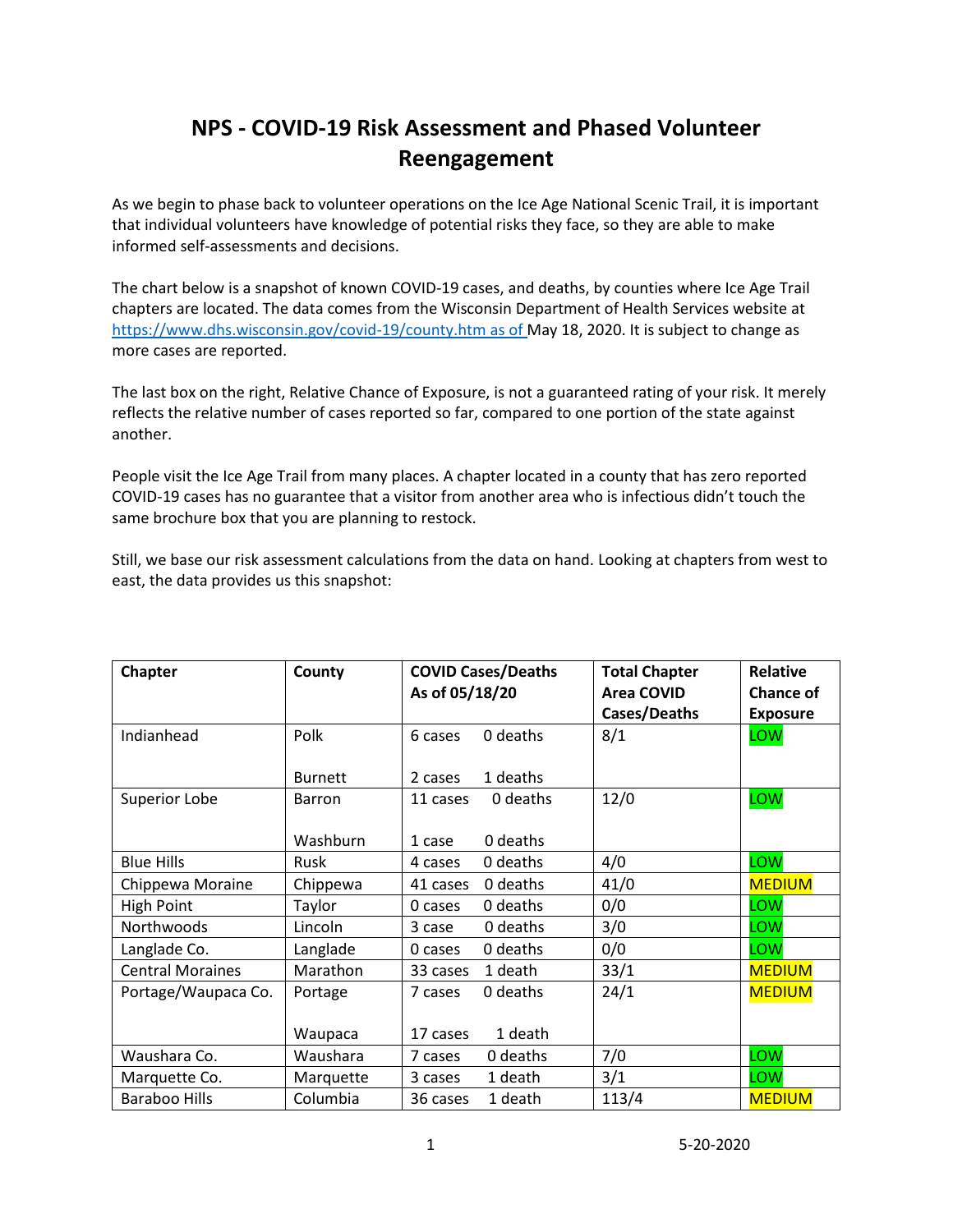|                    | Sauk        | 77 cases  | 3 deaths               |           |               |
|--------------------|-------------|-----------|------------------------|-----------|---------------|
| Lodi Valley        | Columbia    | 36 cases  | 1 death                | 36/1      | <b>MEDIUM</b> |
| Dane Co.           | Dane        | 538 cases | 25 deaths              | 538/25    | <b>HIGH</b>   |
| Rock Co.           | Rock        | 301 cases | 9 deaths               | 301/9     | <b>HIGH</b>   |
| Walworth/Jefferson | Walworth    | 284 cases | 12 deaths              | 345/14    | <b>HIGH</b>   |
| Co.                |             |           |                        |           |               |
|                    | Jefferson   | 61 cases  | 2 deaths               |           |               |
| Waukesha/Milwaukee | Waukesha    | 482 cases | 23 deaths              | 5,487/279 | <b>HIGH</b>   |
| Co.                |             |           |                        |           |               |
|                    | Milwaukee   |           | 5,005 cases 256 deaths |           |               |
| Washington/Ozaukee | Washington  | 149 cases | 4 deaths               | 271/15    | <b>HIGH</b>   |
| Co.                |             |           |                        |           |               |
|                    | Ozaukee     | 122 cases | 11 deaths              |           |               |
| Lakeshore          | Fond du Lac | 142 cases | 3 deaths               | 296/11    | <b>MEDIUM</b> |
|                    |             |           |                        |           | Considering   |
|                    | Sheboygan   | 69 cases  | 3 deaths               |           | individual    |
|                    |             |           |                        |           | counties      |
|                    | Manitowoc   | 22 cases  | 1 death                |           | and not       |
|                    |             |           |                        |           | Chapter       |
|                    | Kewaunee    | 30 cases  | 1 death                |           | total         |
|                    | Door        | 33 cases  | 3 death                |           |               |

With that initial data, we can then perform a more comprehensive Risk Assessment. Those of you familiar with NPS Operational Leadership, and/or *Trail Safe!*, will recognize the "SPE Model" of risk assessment.

|                                                                        | SEVERITY X PROBABILITY X EXPOSURE<br>(SPE)                                                                                                              |                                                                        |  |  |
|------------------------------------------------------------------------|---------------------------------------------------------------------------------------------------------------------------------------------------------|------------------------------------------------------------------------|--|--|
| <b>SEVERITY</b>                                                        | <b>PROBABILITY</b>                                                                                                                                      | <b>EXPOSURE</b>                                                        |  |  |
| 1. None<br>2. Minimal<br>3. Significant<br>4. Major<br>5. Catastrophic | 1. Impossible or remote in any conditions<br>2. Unlikely under normal conditions<br>3. About $50/50$<br>4. Greater than 50%<br>5. Very likely to happen | 1. None or below average<br>2. Average<br>3. Above average<br>4. Great |  |  |
| <b>VALUES</b>                                                          | <b>RISK LEVEL</b>                                                                                                                                       | <b>ACTION</b>                                                          |  |  |
| 80-100                                                                 | <b>Very High</b>                                                                                                                                        | <b>Discontinue, Stop</b>                                               |  |  |
| $60 - 79$                                                              | High                                                                                                                                                    | <b>Immediate Correction</b>                                            |  |  |
| $40 - 59$                                                              | Substantial                                                                                                                                             | <b>Correction Required</b>                                             |  |  |
| $20 - 39$                                                              | Possible                                                                                                                                                | <b>Attention Needed</b>                                                |  |  |
| $1 - 19$                                                               | Slight                                                                                                                                                  | <b>Possibly Acceptable</b>                                             |  |  |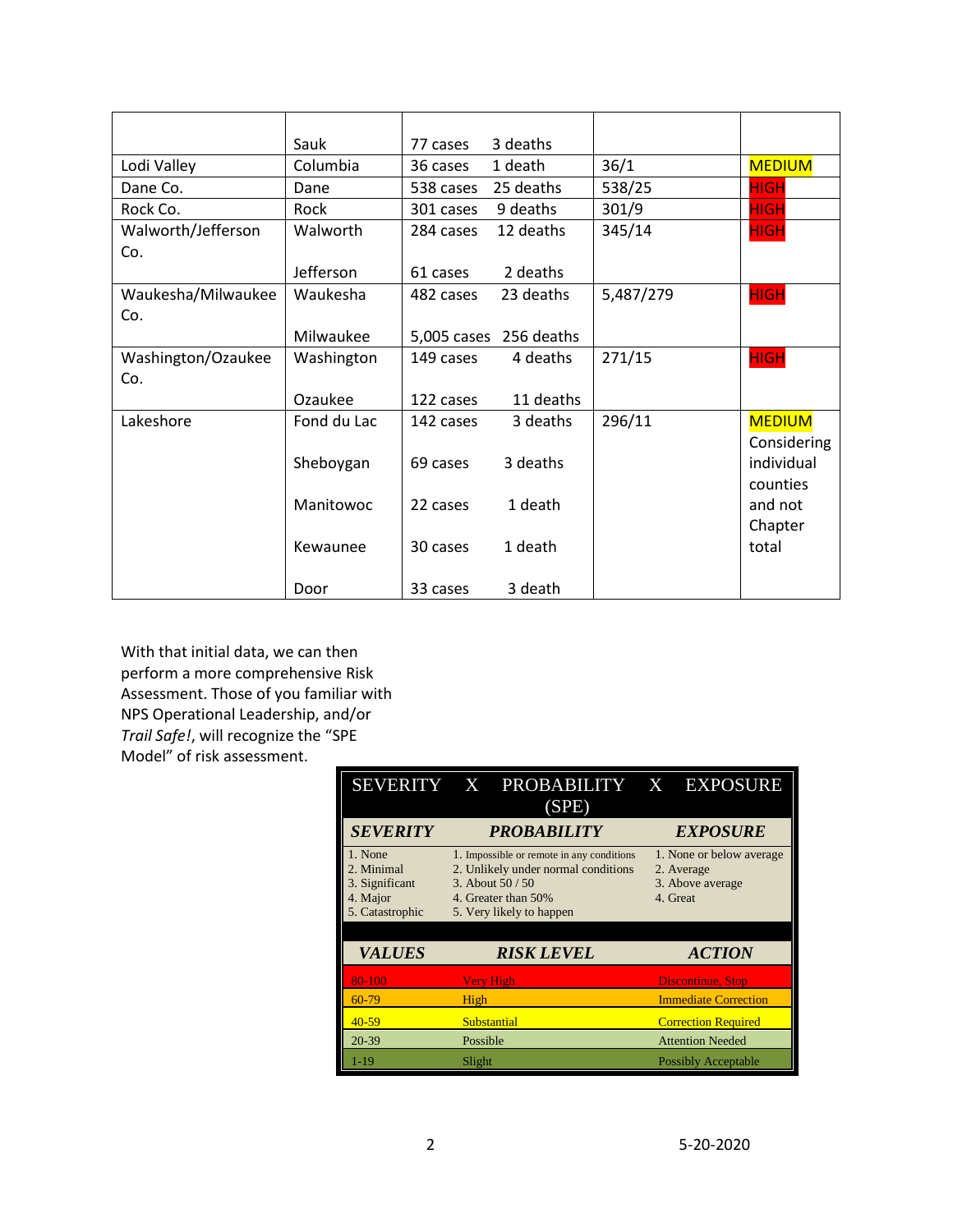# **SPE for LOW Chapter Areas**

**Severity** (most likely outcome if 100 random people participate in this activity) **= 2/Minimal**

**Probability** (how likely is it that exposure to or contracting COVID-19 would happen to those 100 people) **= 2/Unlikely**

**Exposure** (what is the exposure risk for a single, particular person?). Consider length of time on the Trail, interaction of other hikers/recreationists, exposure getting to & from the Trail (need for gas station, etc.), how prevalent is COVID-19 in that County/Chapter area, is the volunteer in a high risk population due to underlying health conditions such as diabetes, chronic lung diseases, etc. as identified by the CDC? Worst case scenario **= 4/Great**

### **2 X 2 X 4 = 16 (Slight Risk Level—Possibly Acceptable)**

### **SPE for MEDIUM Chapter Areas**

**Severity** (most likely outcome if 100 random people participate in this activity) **= 2.5/Minimal to Significant**

**Probability** (how likely is it that exposure to or contracting COVID-19 would happen to those 100 people) **= 2.5/Unlikely to 50-50 Chance**

**Exposure** (what is the exposure risk for a single, particular person?). Consider length of time on the Trail, interaction of other hikers/recreationists, exposure getting to & from the Trail (need for gas station, etc.), how prevalent is COVID-19 in that County/Chapter area, is the volunteer in a high risk population due to underlying health conditions such as diabetes, high blood pressure, chronic lung diseases, etc.as identified by the CDC? Worst case scenario **= 4/Great**

### **2.5 X 2.5 X 4 = 25 (Possible Risk Level—Attention Needed)**

#### **SPE for HIGH Chapter Areas**

**Severity** (most likely outcome if 100 random people participate in this activity) **= 3.5/Significant to Major**

**Probability** (how likely is it that exposure to or contracting COVID-19 would happen to those 100 people) **= 3/About 50-50 Chance**

**Exposure** (what is the exposure risk for a single, particular person?). Consider length of time on the Trail, interaction of other hikers/recreationists, exposure getting to & from the Trail (need for gas station, handling shared tools, etc.), how prevalent is COVID-19 in that County/Chapter area, is the volunteer in